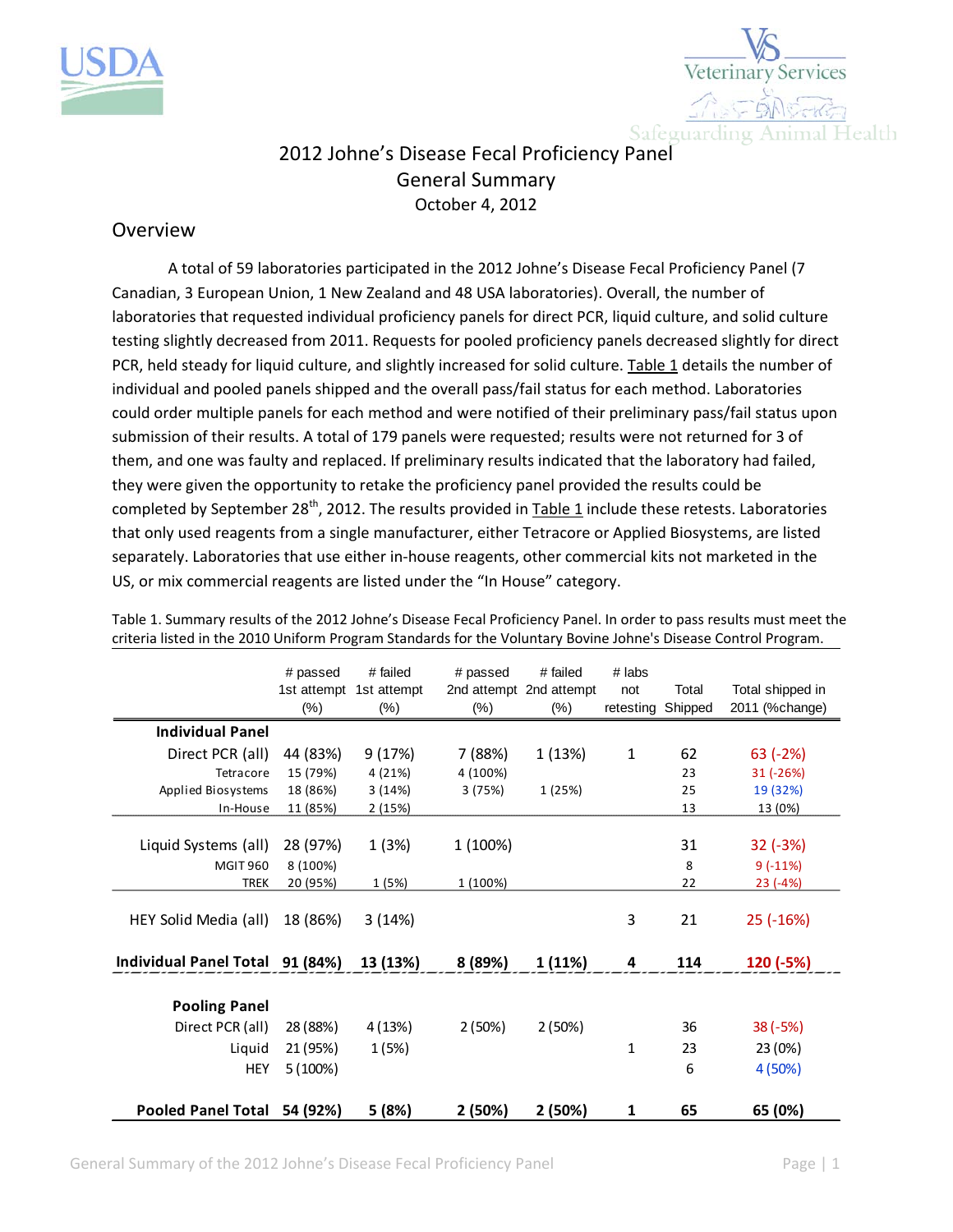



## Individual Panel Description

Each individual panel consisted of 25 unknown samples and one positive control. Positive samples were collected from naturally infected cows, and negative samples were from individual animals residing in non-infected herds. Approximately 4 liters of fecal material were collected rectally per animal, shipped to NVSL, aliquoted as soon as possible in individual vials, and stored at ‐70°C until kits were distributed. Panels were assembled in groups, each with a different key (See Table 8 at the end of this report for the key). Table 2 shows the categorical (positive/negative) performance for each identification method by animal ID. Samples from cow 11-09382 were very challenging (red numbers) with only 43% of the samples classified correctly. Because 11‐09382 samples failed to meet the required 70% pass rate, they were excluded from the official panel grading, but are still included in this analysis. All laboratories performing MGIT culture passed, the only method to do so. However, this method was the least sensitive for low shedding samples.

Table 2. Composition of the 2012 Johne's Disease Fecal Proficiency Panel, and the overall categorical summary results per cow for each method performed by laboratories.

|               |                |                     |                 | <b>Percent of Samples Correctly Classified</b> |             |             |                             |      |          |
|---------------|----------------|---------------------|-----------------|------------------------------------------------|-------------|-------------|-----------------------------|------|----------|
|               |                |                     |                 | <b>Liquid Media</b><br><b>Direct PCR</b>       |             |             |                             |      |          |
|               | #              |                     |                 |                                                |             |             | <b>Applied</b>              |      |          |
|               | <b>Vials</b>   | Shedding            | <b>All Kits</b> | <b>HEY</b>                                     | <b>TREK</b> | <b>MGIT</b> | <b>Biosystems Tetracore</b> |      | In-House |
| Cow ID        | Panel          | Status <sup>1</sup> | $112^2$         | 21                                             | 22          | 8           | 23                          | 25   | 13       |
| 10-04922 (OH) | 1              | Critical-Neg        | 98%             | 100%                                           | 100%        | 100%        | 100%                        | 96%  | 92%      |
| 10-04923 (OH) | 3              | Critical-Neq        | 99%             | 100%                                           | 98%         | 100%        | 97%                         | 99%  | 100%     |
| 10-04999 (OH) | 2              | Critical-Neg        | 99%             | 100%                                           | 100%        | 100%        | 100%                        | 98%  | 96%      |
| 11-09382 (MT) | 2              | Low                 | $43\%^{3}$      | 36%                                            | 59%         | 13%         | 26%                         | 62%  | 42%      |
| 11-06357 (IA) | 3              | Low                 | 88%             | 92%                                            | 100%        | 79%         | 87%                         | 79%  | 90%      |
| 11-09383 (MT) | $\overline{2}$ | Low                 | 91%             | 88%                                            | 95%         | 81%         | 91%                         | 90%  | 96%      |
| 11-06361 (IA) | 2              | Low                 | 100%            | 100%                                           | 100%        | 100%        | 100%                        | 100% | 100%     |
| 12-00957 (KS) | $\overline{2}$ | Moderate            | 100%            | 100%                                           | 100%        | 94%         | 100%                        | 100% | 100%     |
| 12-02530 (MT) | 3              | Moderate            | 99%             | 100%                                           | 100%        | 100%        | 97%                         | 97%  | 100%     |
| 11-09381 (MT) | 2              | Critical-High       | 99%             | 95%                                            | 100%        | 100%        | 100%                        | 100% | 100%     |
| 11-06359 (IA) | 2              | Critical-High       | 100%            | 100%                                           | 100%        | 100%        | 100%                        | 100% | 100%     |
| 12-00954 (KS) | 2              | Critical-High       | 100%            | 100%                                           | 100%        | 100%        | 98%                         | 100% | 100%     |

<sup>1</sup>In order to pass, laboratories must correctly classify critical samples. A critical sample is any negative sample or a sample that is identified as a heavy shedder by more than 50% of the laboratories using solid media.

<sup>2</sup>Number of proficiency panels submitted per method.

<sup>3</sup>In order to be considered valid, more than 70% of the samples from an animal must be correctly classified.

The performance of each method was further evaluated by determining the number of samples that were misclassified (Figure 1). Please note that this analysis included all 25 samples, including the two samples from cow 11‐09382 that were not included in the official grading. In this analysis Tetracore outperformed all other methods with 44% of the kits correctly classifying all 25 samples. This is the first year where a direct PCR method out performed liquid culture. Thirty-two percent of laboratories using TREK liquid culture correctly classified all samples, and 19% of the laboratories using solid media correctly classified all samples.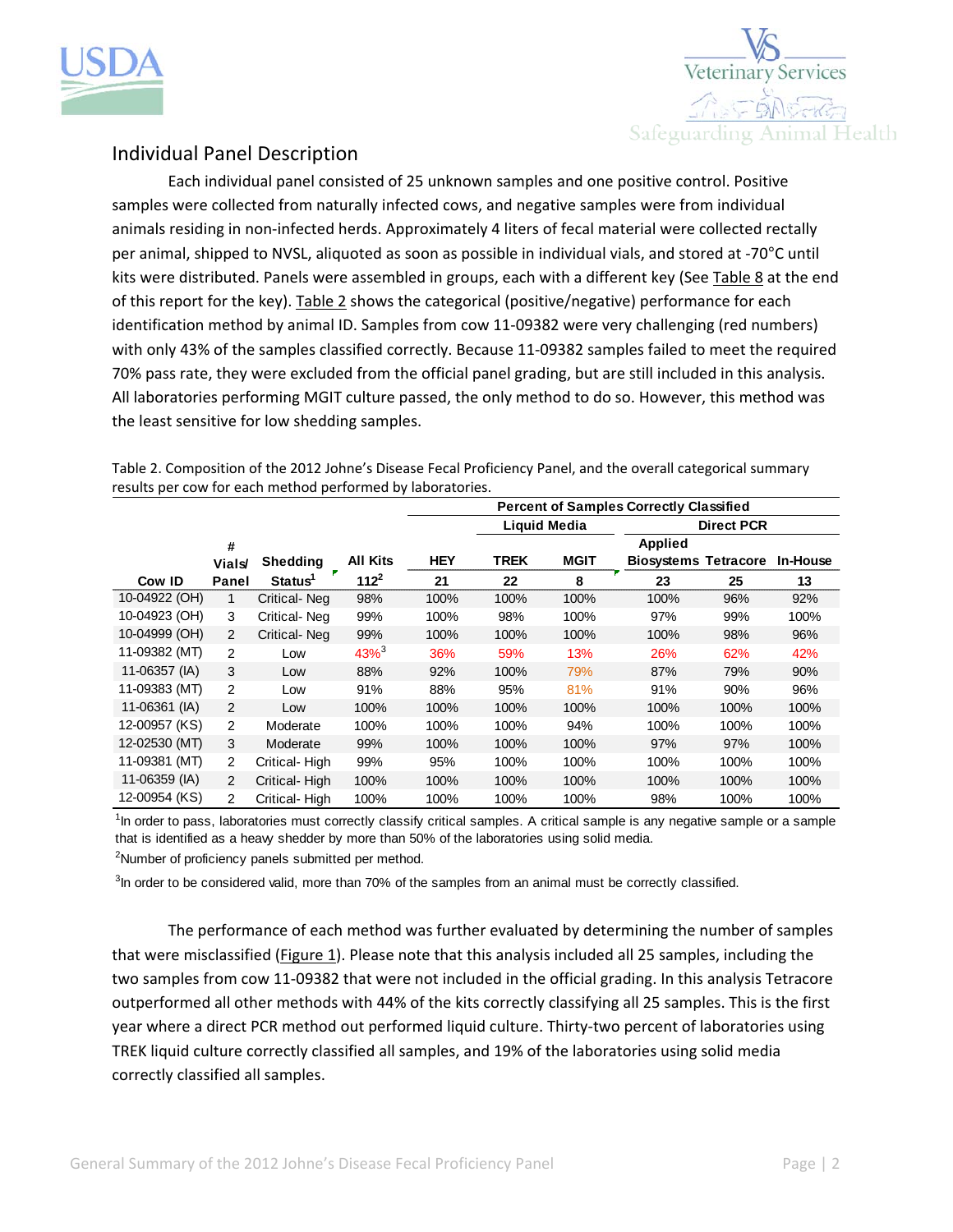



Figure1. Percentage of 2012 Johne's disease fecal proficiency panels by number of samples misclassified for the three culture (TREK liquid media, solid media and MGIT 960 liquid media) and three direct PCR (Tetracore, ABI, and In‐House) methods. A panel consisted of 25 fecal samples.



According to the 2010 Johne's Disease Uniform Methods and Rules, laboratories must correctly classify all critical high shedding samples as positive, all negative samples as negative and misidentify less than 30% of the remaining, valid, non-critical samples. Table 3 lists the specific reasons laboratories failed to pass the proficiency panel for each method.

Table 3. Reasons laboratories failed the 2012 Johne's Disease Fecal Proficiency Panel. Laboratories were required to correctly identify all the negative samples as negative and all the critical high shedding samples as positive (critical samples). They also were required to correctly classify at least 70% of the remaining samples.

| <b>Total kits tested</b>                                          | 25          | 23                                        | 13         | 22                      | 8                       | 21                        |
|-------------------------------------------------------------------|-------------|-------------------------------------------|------------|-------------------------|-------------------------|---------------------------|
| <b>Total failed kits</b>                                          | 4 (16%)     | 4 (17%)                                   | 2(15%)     | 1(5%)                   | 0(0%)                   | 3(14%)                    |
| Multiple reasons cited above                                      | 0           | 0                                         | $\Omega$   | $\Omega$                | 0                       | 0                         |
| Misclassified a high shedding sample<br>as negative               | 0           |                                           | $\Omega$   | $\Omega$                | 0                       | 2                         |
| Missed 3 or more low / moderate<br>shedders (lack of sensitivity) |             |                                           | $\Omega$   | $\Omega$                | 0                       |                           |
| Misclassified a negative sample as<br>positive                    | 3           | 2                                         | 2          | 1                       | 0                       | 0                         |
|                                                                   | (Tetracore) | Direct PCR Direct PCR Direct PCR<br>(ABI) | (In-House) | TREK<br>liquid<br>media | MGIT<br>liquid<br>media | <b>HEY</b> solid<br>media |
|                                                                   |             |                                           |            |                         |                         |                           |

As more and more laboratories use direct PCR as their primary organism detection assay, the performance of that assay across laboratories becomes more important. Variation in reported cycle times (Ct) of the direct PCR methods was investigated in Figure 2 by comparing the average reported Ct for the positive samples. Only valid Ct values from each panel were used in this comparison and includes samples categorized as negative but had valid Ct scores reported (e.g. negative but a Ct of 39.9). However, any Ct reported as a range (e.g. >38) or as a text entry (e.g. undetermined) were excluded from this analysis. The overall means of all three groups were remarkably similar. The averages differed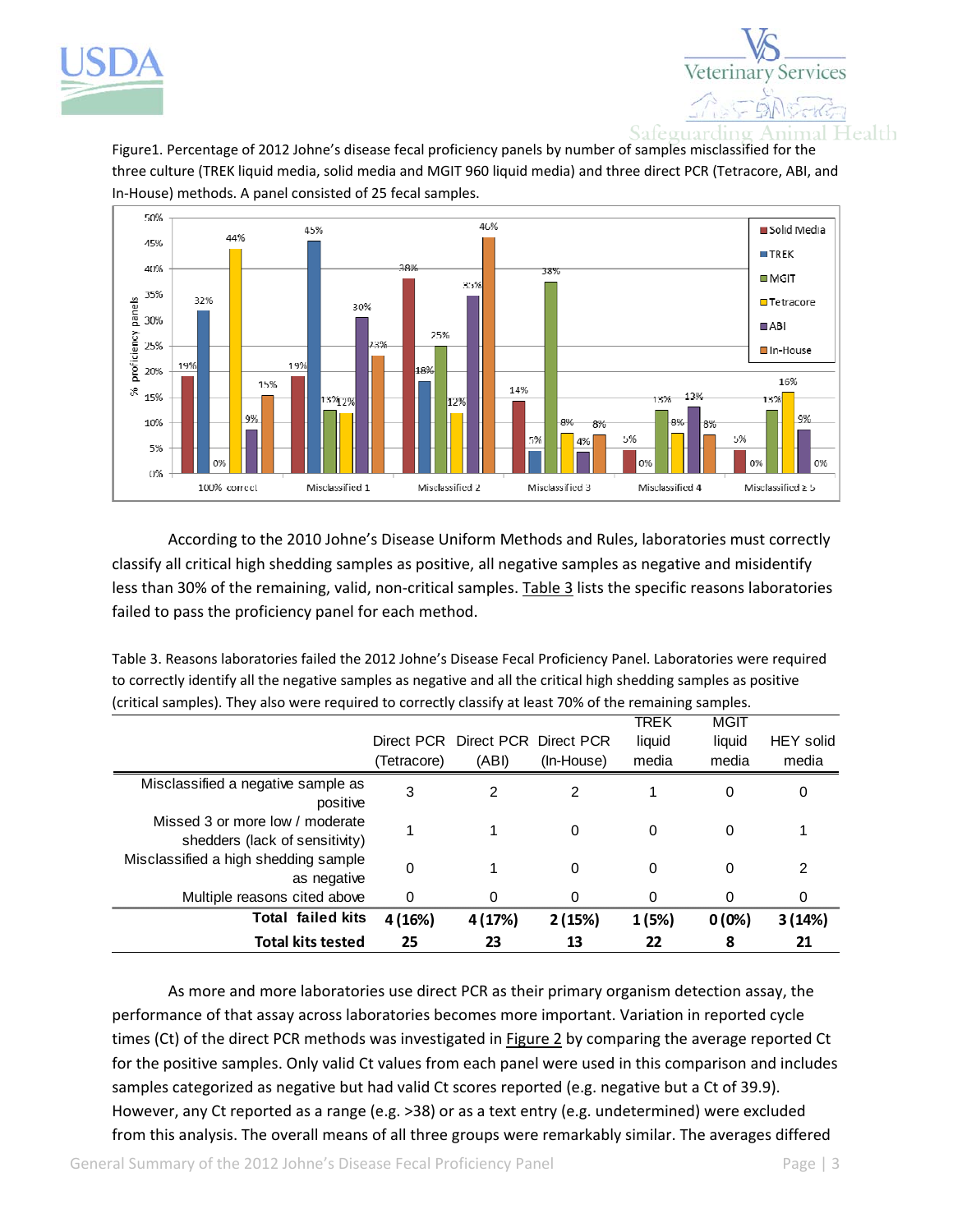



by less than 2 Ct for samples from each animal except 11‐02530 (2.1 Ct) and 11‐06359 (2.9 Ct) but the differences were not statistically significant. Not only were averages similar but standard deviations were also similar for the ABI and Tetracore methods, which indicates these two methods performed remarkably consistently between laboratories and technicians. The standard deviations of the In‐House methods were much larger and somewhat concerning even though there are a wide range of methods categorized within this group. Laboratories using these methods may want to look at ways to reduce variation if it occurred, which can be found in their individual laboratory reports released separately.



Figure2. Average reported Ct of 2012 Johne's disease fecal proficiency panel animals for the three direct PCR methods (ABI, Tetracore, and In House). Shedding status is listed below the animal ID.

False positive results with either direct fecal PCR or confirmatory culture PCR continue to be the most common cause of failure. While the non‐infected 10‐04922 and 10‐04923 cows had not been used in the check test previously, 10‐04999 has been. Also, fecal material from animals in these herds has been used as negative samples in the proficiency panel in previous years. Although we did not include any samples from animals that were shedding over 7,000 CFU per tube this year, we did have one that contained 2,600 CFU per tube (2 samples) and another that contained 4000 CFU per tube (2 samples). Table 4 examines the number of negative samples reported with Ct values by PCR method; this includes laboratories that had Ct values but correctly reported them as negative. Errors were evenly distributed amongst the samples. There were a total of 8 laboratories (7 with direct PCR and one with the confirmatory PCR) that failed the initial PT (see table 3) by calling negative samples positive as compared to 9 last year. Seven of those laboratories chose to retake the PT and 5 successfully passed the panel on the retest. The only laboratory that failed the retest identified different animals as negative.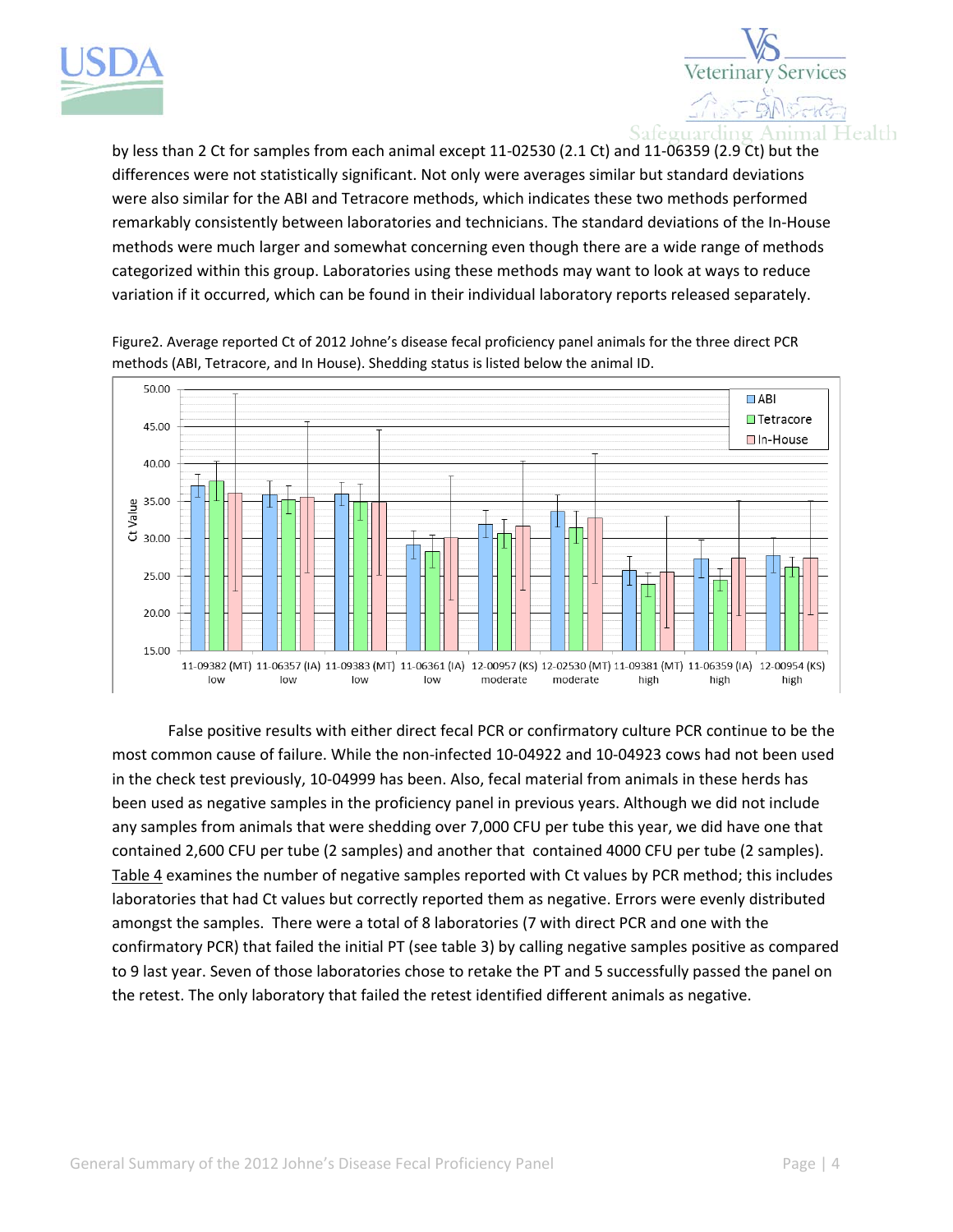



Table 4. The number of samples from non‐infected cows reported with Ct values (regardless of their categorical positive/negative results) by direct PCR method.

|               | Tetracore | ABI<br>(138 tested) (150 tested) (78 tested) | In-House |
|---------------|-----------|----------------------------------------------|----------|
| 10-04922 (OH) |           |                                              |          |
| 10-04923 (OH) |           |                                              |          |
| 10-04999 (OH) |           |                                              |          |

## Pooling Panel Description

Twenty five individual samples were provided with instructions regarding which 5 samples to pool together, for a total of 5 pooled samples. Table 5 lists the contents of each pool and Table 7 lists the vial numbers associated with each pool. Laboratories were required to correctly classify the two negative pools and the one pool that contained the high‐shedding animal (10‐08425). Laboratories were allowed to misclassify one of the other two pooled samples and still pass the panel.

> Table 5. Composition of the 2012 Johne's Disease Fecal Pooling Proficiency Panel.

|                                         | Positive sample(s)<br>description |       |
|-----------------------------------------|-----------------------------------|-------|
|                                         |                                   | Avg.  |
|                                         |                                   |       |
|                                         |                                   | CFU/  |
|                                         | Cow ID                            | tube* |
| 1 high, 4 Negative samples 10-08282     |                                   | 2,275 |
| 1 moderate, 4 Negative samples 12-02530 |                                   | 20    |
| 2 low, 3 Negative samples 10-08285      |                                   |       |
| 5 Negative samples                      |                                   |       |
| 5 Negative samples                      |                                   |       |

\*Refers to the positive samples, not the pooled sample

Table 6 further describes the performance of each method used in the pooled proficiency test. For direct PCR, 4 laboratories failed because they misclassified negative pools as positive, one failed because they misclassified both non‐critical pools, and one misclassified both negative samples and the two non‐critical pools. Only 1 laboratory failed using a liquid culture method and misclassified a negative pool. None of the laboratories using solid media failed the proficiency panel.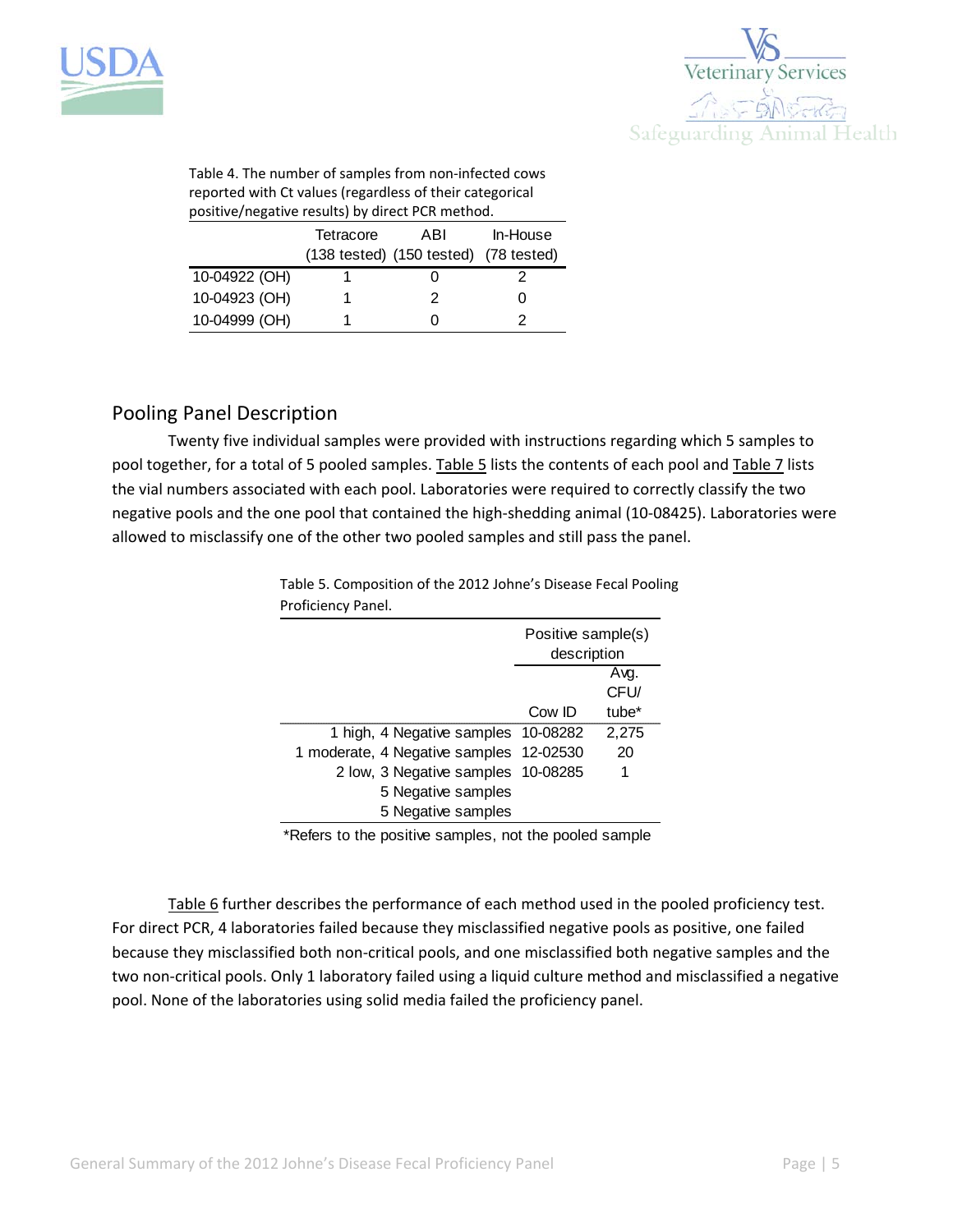



|                       |                                                     |                             | No. panels      |                       |
|-----------------------|-----------------------------------------------------|-----------------------------|-----------------|-----------------------|
|                       |                                                     | <b>Direct</b><br><b>PCR</b> | Liquid<br>media | <b>Solid</b><br>media |
|                       | Identified a negative pool as positive              | 4                           | 1               | 0                     |
| <b>Panels</b><br>that | Identified the high-shedding pool as negative       |                             | 0               | 0                     |
| failed                | Two non-critical pools were identified as negative  | $\mathbf{1}$                | 0               | 0                     |
|                       | Failed due to multiple criteria                     | $\mathbf{1}$                | 0               | 0                     |
| <b>Panels</b>         | One non-critical pool was misidentified as negative | 11                          | 3               | 3                     |
| that<br>passed        | All 5 pools were identified correctly               | 19                          | 18              | $\overline{2}$        |
|                       | Total Failed Pooled Kits 6 (17%)                    |                             | 1 (5%)          | 0(0%)                 |
|                       | Total                                               | 36                          | 22              | 5                     |

Table 6. Performance of each method used in the Johne's Disease 2012 Fecal Pooling Proficiency Panel. A total of 5 pooled samples were in each panel.

A current listing of all the approved laboratories is available in the NVLS web site: http://www.aphis.usda.gov/animal\_health/lab\_info\_services/approved\_labs.shtml .

Remaining sample vials from the2012 Proficiency Panel are available to laboratories for validation or research purposes. Available samples can be viewed in the reagents catalog under Johne's positive/negative fecal samples on the NVSL web site:

http://www.aphis.usda.gov/animal\_health/lab\_info\_services/reagents.shtml.

|                                           | Pool Sample Number |       |       |
|-------------------------------------------|--------------------|-------|-------|
|                                           | Kit#<br>Kit#       |       | Kit#  |
| <b>Pool Description</b>                   | $1 - 25$           | 25-50 | 51-75 |
| 5 Negative samples                        |                    |       |       |
| 5 Negative samples                        | 4                  | 4     | 4     |
| 2 low (10-08285), 3 Negative samples      | 5                  | 5     | 5     |
| 1 moderate (12-02530), 4 Negative samples | 2                  | 2     | 2     |
| 1 high (10-08282), 4 Negative samples     | 3                  | 3     | 3     |

Table 7. 2012 Johne's Disease Pooled Fecal Proficiency Panel key by kit number